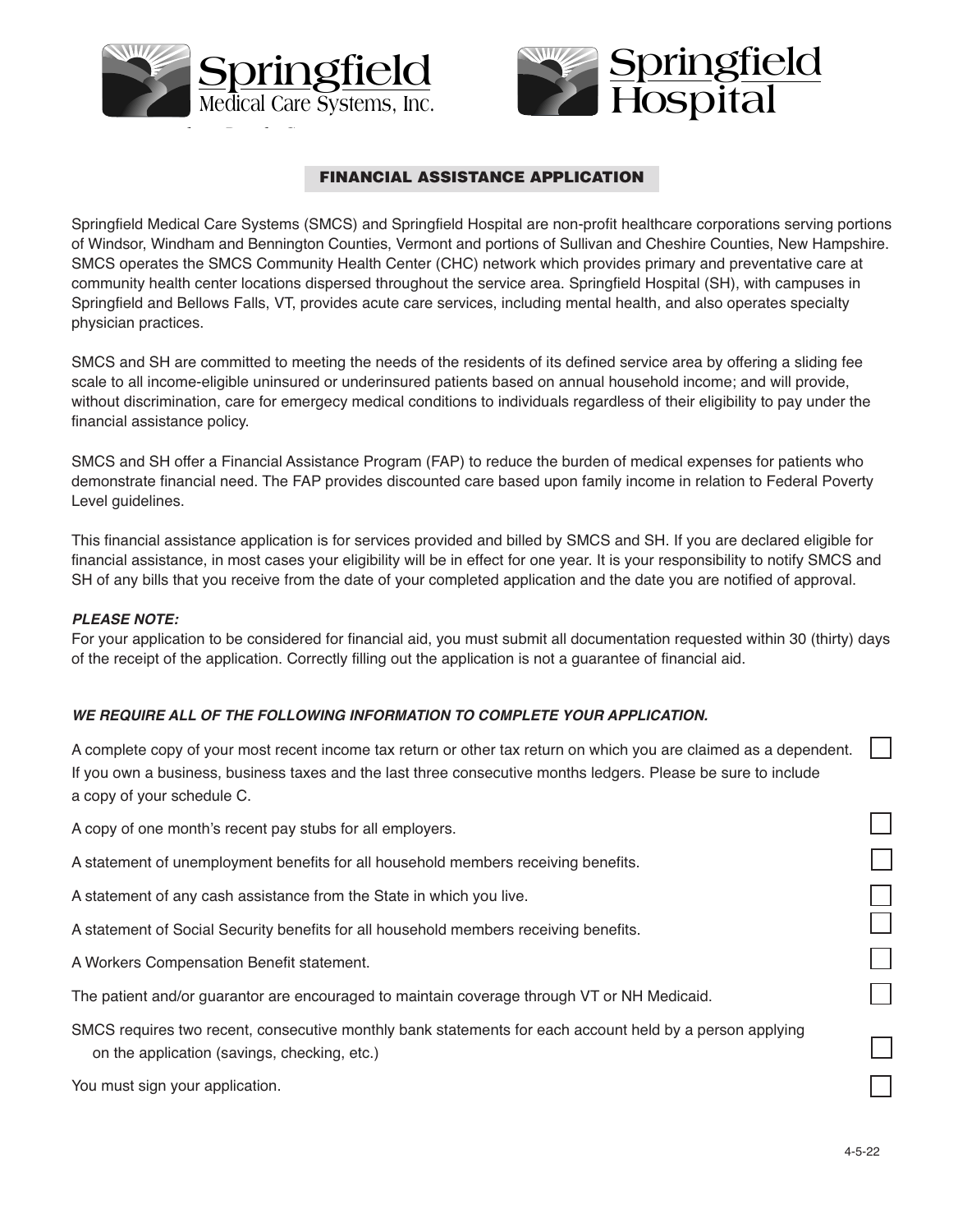



# **FINANCIAL ASSISTANCE NOTICE**

# **Listed below are services that ARE and ARE NOT covered by our Financial Assistance Program. \*\*\* Please read this letter carefully \*\*\***

### **COVERED SERVICES**

Springfield Medical Care Systems' (SMCS) and Springfield Hospital's (SH) financial assistance is only for services billed by SMCS and SH, and applies only to medically–necessary services. Elective services are not covered. Most other services are covered under the financial assistance policy, including visits to your primary care doctor. Patients are encouraged to inquire prior to having medical treatment as to whether or not the service is covered by the financial assistance policy.

# **SERVICE AREA ELIGIBILITY**

There is no residency requirement for medical services provided by the Community Health Center Network (CHC), including dental and ophthalmology.

 In order to be eligible for assistance for services provided by Springfield Hospital, the patient/guarantor must be a resident of the State of Vermont, or Sullivan or Cheshire Counties in New Hampshire. Applicants who reside outside Vermont or the indicated New Hampshire counties, and who have been deemed eligible for assistance for CHC services, may also be deemed eligible for Springfield Hospital assistance.

 In order to be eligible for financial assistance for the 340B prescription drug program through SMCS, applicants must have selected the CHC as their primary care provider or reside in one of the following Vermont towns: Andover, Athens, Baltimore, Cavendish, Chester, Grafton, Jamaica, Landgrove, Londonderry, Ludlow, Mt. Holly, Peru, Plymouth, Reading, Rockingham (Bellows Falls), Springfield, Stratton, W.Windsor, Weathersfield, Westminster, Weston, and Windham or NH towns of Acworth, Alstead, Charlestown, Langdon, and Walpole.

 If you need help completing the financial assistance application, or your application for Vermont/NH Medicaid included in this packet, please call 802-885-7081, ext. 7785 or 802-885-1616. It is always best to call prior to submitting your application..

#### **CONTRACTED SERVICES**

Please note the following company **DOES** contract with our financial assistance program.

• Bluewater Emergency Partners

Should you receive a bill from this company, please mail them a copy of your financial assistance award letter that shows the percentage you were granted. It is your responsibility to send them a copy of your financial assistance award letter to avoid collections. Should you be sent to collections, your financial assistance can no longer be applied.

# **SERVICES NOT COVERED**

Services excluded under our Financial Assistance Program for Springfield Medical Care Systems (SMCS), Springfield Hospital (SH), and Springfield Specialties (SSP) are as follows:

**Elective services are not covered.** Patients are encouraged to inquire prior to having medical treatment as to whether or not the service is covered by the financial assistance policy.

#### **Cytology for pap smears and HPV testing.**

Cytology for pap smears & HPV testing may not be covered under our financial assistance program.

#### **Services provided by hospitals or companies that are not owned by SMCS or Springfield Hospital.**

Example: Brattleboro Obstetrics & Gynecology, Clinical Colleagues (anesthesia), Cheshire Medical Center (cytology), Dartmouth Hitchcock (pathology), and Virtual Radiology (radiology services). Services may be performed at Springfield Hospital that are not covered under our financial assistance program. Should you receive a bill from them, please call them and inquire about their programs. Additional information about Springfield Hospital physician participation in the financial assistance program can be found by visiting physician profile pages at www.springfieldhospital.org.

**Missed appointments.** Please note financial assistance does not apply for 'no shows' for physician appointments.

# **QUESTIONS**

If you have a question about covered services, please contact:

Valley Health Connections, 268 River Street, Springfield, VT 05156 **Phone 802-885-1616**; or Patient Business Services, 192 Park Street, Springfield, VT 05156 **Phone: 802-885-7081- Extension 7785**. Email: fap@springfieldhospital.org.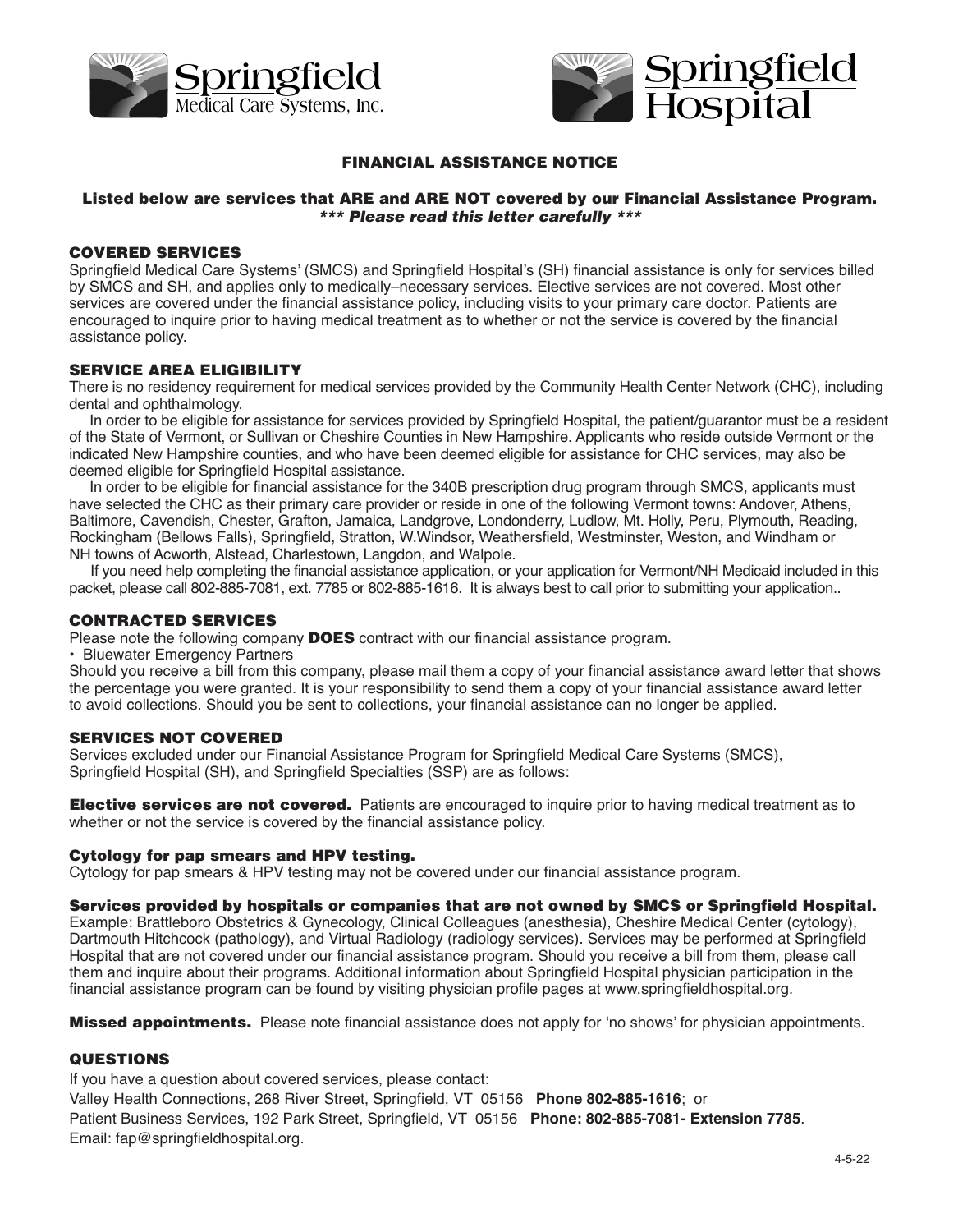| <b>Springfield</b>         | <b>FINANCIAL ASSISTANCE APPLICATION</b>                                                                                       |  |  |  |
|----------------------------|-------------------------------------------------------------------------------------------------------------------------------|--|--|--|
| Medical Care Systems, Inc. | Please attach all income verification and send the application to:                                                            |  |  |  |
| Springfield<br>Hospital    | <b>Patient Business Services</b><br>P.O. Box 2003, Springfield, VT 05156<br>Phone: 802-885-7081 ext 7785    Fax: 802-885-8153 |  |  |  |
| Where People Come First    | Valley Health Connections<br>268 River Street, Springfield, VT 05156<br>Phone: 802-885-1616    Fax: 802-885-3324              |  |  |  |

This application is intended to provide SMCS and SH with information concerning your financial status. It will be used to determine your eligibility for financial assistance.

#### **You must sign the back page**

# **Please print:**

|                                                                               |      |            |                    | DOB      |      |
|-------------------------------------------------------------------------------|------|------------|--------------------|----------|------|
| Social Security Number                                                        |      |            |                    |          |      |
|                                                                               |      |            |                    |          |      |
|                                                                               |      |            | <b>State State</b> |          | Zip  |
| Home Phone ________________                                                   | Cell |            |                    | Work     |      |
| Please circle the kind of insurance you have:<br><b>Primary Care Provider</b> |      | Commercial | Medicare           | Medicaid | None |
|                                                                               |      |            |                    |          |      |

### **Number of persons living in household** \_\_\_\_\_\_\_\_.

### **Please list all names of household residents and dependents, including DOB:**

*(attach additional paper for dependents if needed.)* 

If anyone listed below is also applying for financial assistance, please circle **yes** or **no**. (*If applying, please provide SS #.)*

| Name | Social Security # | Relationship | <b>DOB</b> | Applying |
|------|-------------------|--------------|------------|----------|
|      |                   |              |            | Y/N      |
|      |                   |              |            | Y/N      |
|      |                   |              |            | Y/N      |
|      |                   |              |            |          |

## **Please provide financial information for those in the categories below:**

- Yourself (If you are 18 or older and are claimed on your parent's federal income tax return, you should submit your parent's proof of income).
- Your spouse, civil union partner, or parent of your minor child living with you.
- Your children who are claimed on your most recent Federal Tax Return.

| Food Stamps/Subsidy: Do you receive Food Stamps? Yes___ No___ Housing Subsidy? Yes____ No____      |  |  |                                         |  |
|----------------------------------------------------------------------------------------------------|--|--|-----------------------------------------|--|
| <b>Employment:</b> Are you presently employed? Yes_______ No ______                                |  |  |                                         |  |
| Total Current Gross Monthly Income: (Please include spouse and children's social security income.) |  |  |                                         |  |
|                                                                                                    |  |  |                                         |  |
|                                                                                                    |  |  | Worker's Compensation                   |  |
| Supplemental Social Security (SSI)__________________________                                       |  |  |                                         |  |
|                                                                                                    |  |  | Pension/Retirement <b>Exercise 2018</b> |  |
|                                                                                                    |  |  |                                         |  |
|                                                                                                    |  |  |                                         |  |
| Other: Please specify ______________                                                               |  |  |                                         |  |